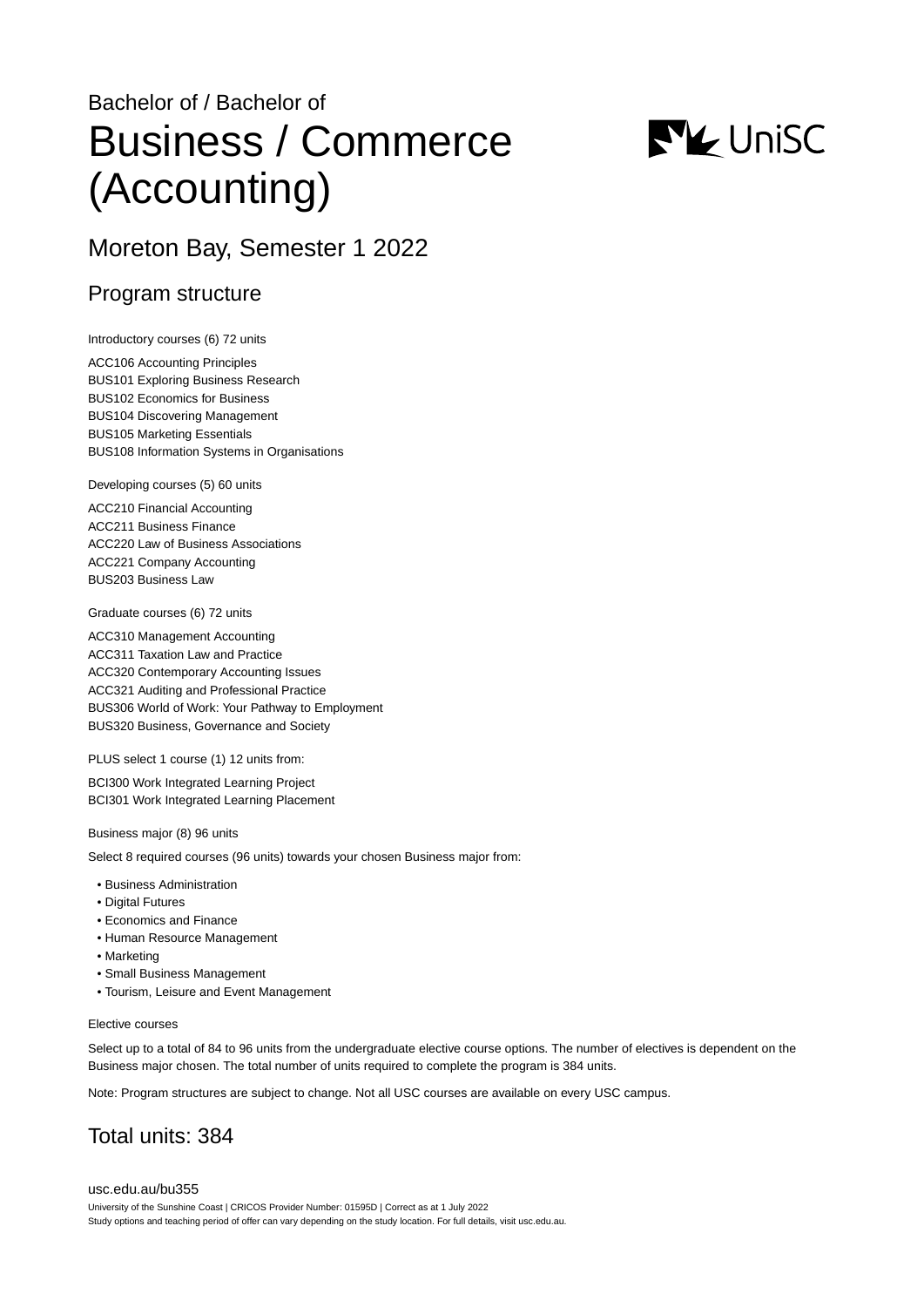# Study sequence

#### Year 1

#### Semester 1

| <b>COURSE</b>                        | SEMESTER OF OFFER<br>(MORETON BAY) | <b>UNITS</b> | <b>REQUISITES</b>      |
|--------------------------------------|------------------------------------|--------------|------------------------|
| <b>ACC106 Accounting Principles</b>  | • Semester 1, Semester 2           | 12           | Anti:<br><b>BUS106</b> |
| <b>BUS102 Economics for Business</b> | • Semester 1                       | 12           |                        |
| <b>BUS104 Discovering Management</b> | • Semester 1                       | 12           |                        |
| <b>BUS105 Marketing Essentials</b>   | • Semester 1, Semester 2           | 12           |                        |

#### Semester 2

| <b>COURSE</b>                               | SEMESTER OF OFFER<br>(MORETON BAY) | <b>UNITS</b> | <b>REQUISITES</b> |
|---------------------------------------------|------------------------------------|--------------|-------------------|
| <b>BUS101 Exploring Business Research</b>   | • Semester 2                       | 12           |                   |
| BUS108 Information Systems in Organisations | • Semester 2                       | 12           | Anti:<br>ACC108   |

PLUS select 2 courses towards your Business Major and/or electives from the undergraduate elective course options.

#### Year 2

#### Semester 1

| <b>COURSE</b>                  | SEMESTER OF OFFER<br>(MORETON BAY) | <b>UNITS</b> | <b>REQUISITES</b>                                                                 |
|--------------------------------|------------------------------------|--------------|-----------------------------------------------------------------------------------|
| <b>ACC211 Business Finance</b> | • Semester 1                       | 12           | Pre:<br><b>BUS102</b>                                                             |
| <b>BUS203 Business Law</b>     | • Semester 1                       | 12           | Anti:<br>BUS103 or LAW101 or LAW102<br>or LAW201 or LAW202 or<br>LAW203 or LAW204 |

#### PLUS select 2 courses towards your Business Major and/or elective courses from the undergraduate elective course options.

#### Semester 2

| <b>COURSE</b>                       | SEMESTER OF OFFER<br>(MORETON BAY) | <b>UNITS</b> | <b>REQUISITES</b>             |
|-------------------------------------|------------------------------------|--------------|-------------------------------|
| <b>ACC210 Financial Accounting</b>  | • Semester 2                       | 12           | Pre:<br>ACC106                |
| ACC220 Law of Business Associations | • Semester 2                       | 12           | Pre:<br>(BUS103 or BUS203) or |

#### [usc.edu.au/bu355](https://www.usc.edu.au/bu355)

University of the Sunshine Coast | CRICOS Provider Number: 01595D | Correct as at 1 July 2022 Study options and teaching period of offer can vary depending on the study location. For full details, visit usc.edu.au.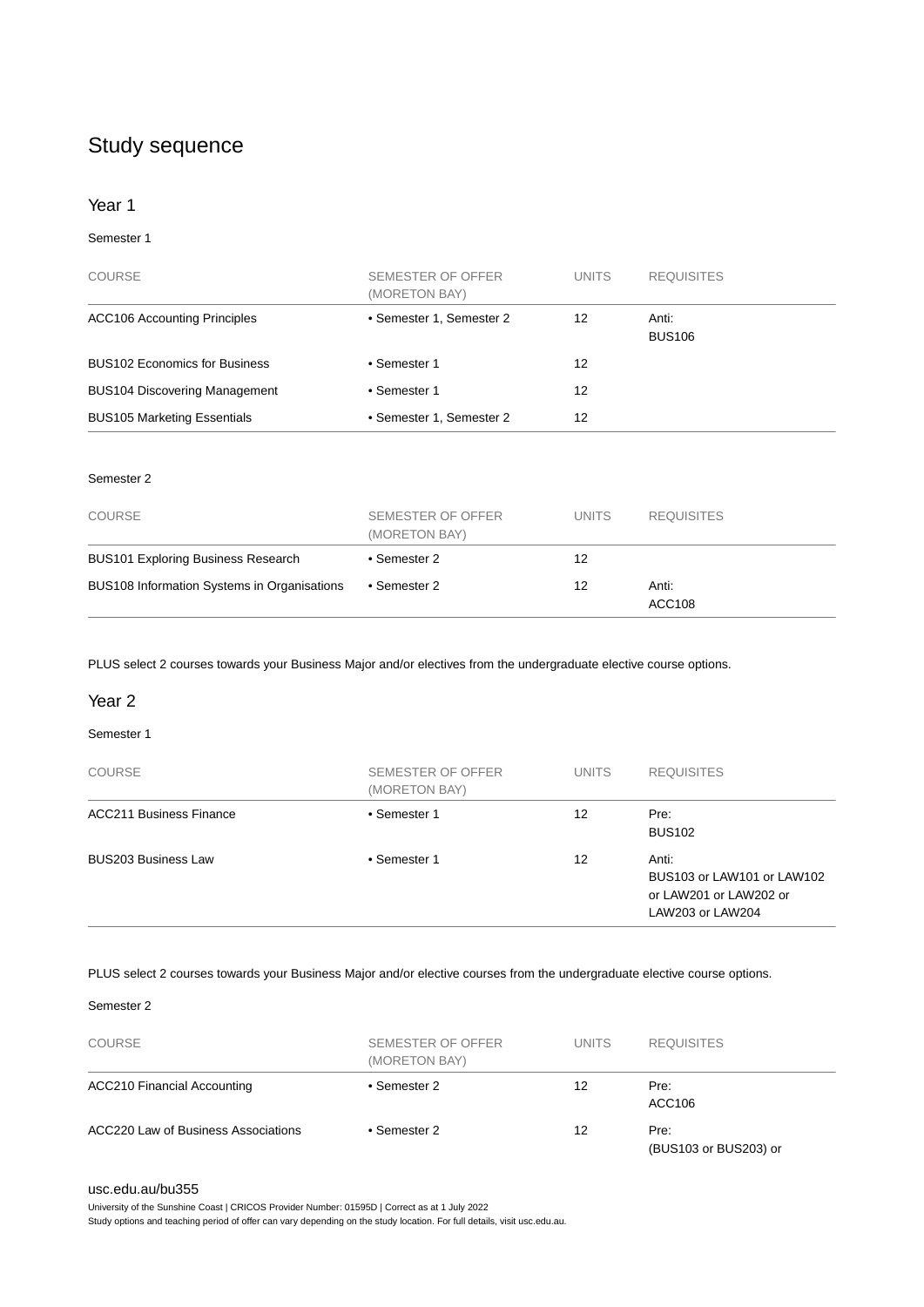PLUS select 2 courses towards your Business Major and/or elective courses from the undergraduate elective course options.

#### Year 3

Semester 1

| <b>COURSE</b>                    | SEMESTER OF OFFER<br>(MORETON BAY) | <b>UNITS</b> | <b>REQUISITES</b> |
|----------------------------------|------------------------------------|--------------|-------------------|
| <b>ACC221 Company Accounting</b> | • Semester 1                       | 12           | Pre:<br>ACC210    |

PLUS select 3 courses towards your Business Major and/or elective courses from the undergraduate elective course options.

| <b>COURSE</b>                                       | SEMESTER OF OFFER<br>(MORETON BAY) | <b>UNITS</b> | <b>REQUISITES</b>                                                   |
|-----------------------------------------------------|------------------------------------|--------------|---------------------------------------------------------------------|
| BUS306 World of Work: Your Pathway to<br>Employment | • Semester 1, Semester 2           | 12           |                                                                     |
| BUS320 Business, Governance and Society             | • Semester 2                       | 12           | Pre:<br>Completed 144 units in<br>undergraduate business<br>courses |

PLUS select 2 courses towards your Business Major and/or elective courses from the undergraduate elective course options.

#### Year 4

Semester 1

| <b>COURSE</b>                    | SEMESTER OF OFFER<br>(MORETON BAY) | <b>UNITS</b> | <b>REQUISITES</b>                  |
|----------------------------------|------------------------------------|--------------|------------------------------------|
| ACC310 Management Accounting     | • Semester 1                       | 12           |                                    |
| ACC311 Taxation Law and Practice | • Semester 1                       | 12           | Pre:<br>BUS203 or LAW101 or LAW102 |

PLUS select 2 courses towards your Business Major and/or elective courses from the undergraduate elective course options.

#### Semester 2

| <b>COURSE</b>                                | SEMESTER OF OFFER<br>(MORETON BAY) | <b>UNITS</b> | <b>REQUISITES</b> |
|----------------------------------------------|------------------------------------|--------------|-------------------|
| <b>ACC320 Contemporary Accounting Issues</b> | • Semester 2                       | 12           | Pre:<br>ACC210    |
| ACC321 Auditing and Professional Practice    | • Semester 2                       | 12           | Pre:<br>ACC210    |

#### [usc.edu.au/bu355](https://www.usc.edu.au/bu355)

University of the Sunshine Coast | CRICOS Provider Number: 01595D | Correct as at 1 July 2022

Study options and teaching period of offer can vary depending on the study location. For full details, visit usc.edu.au.